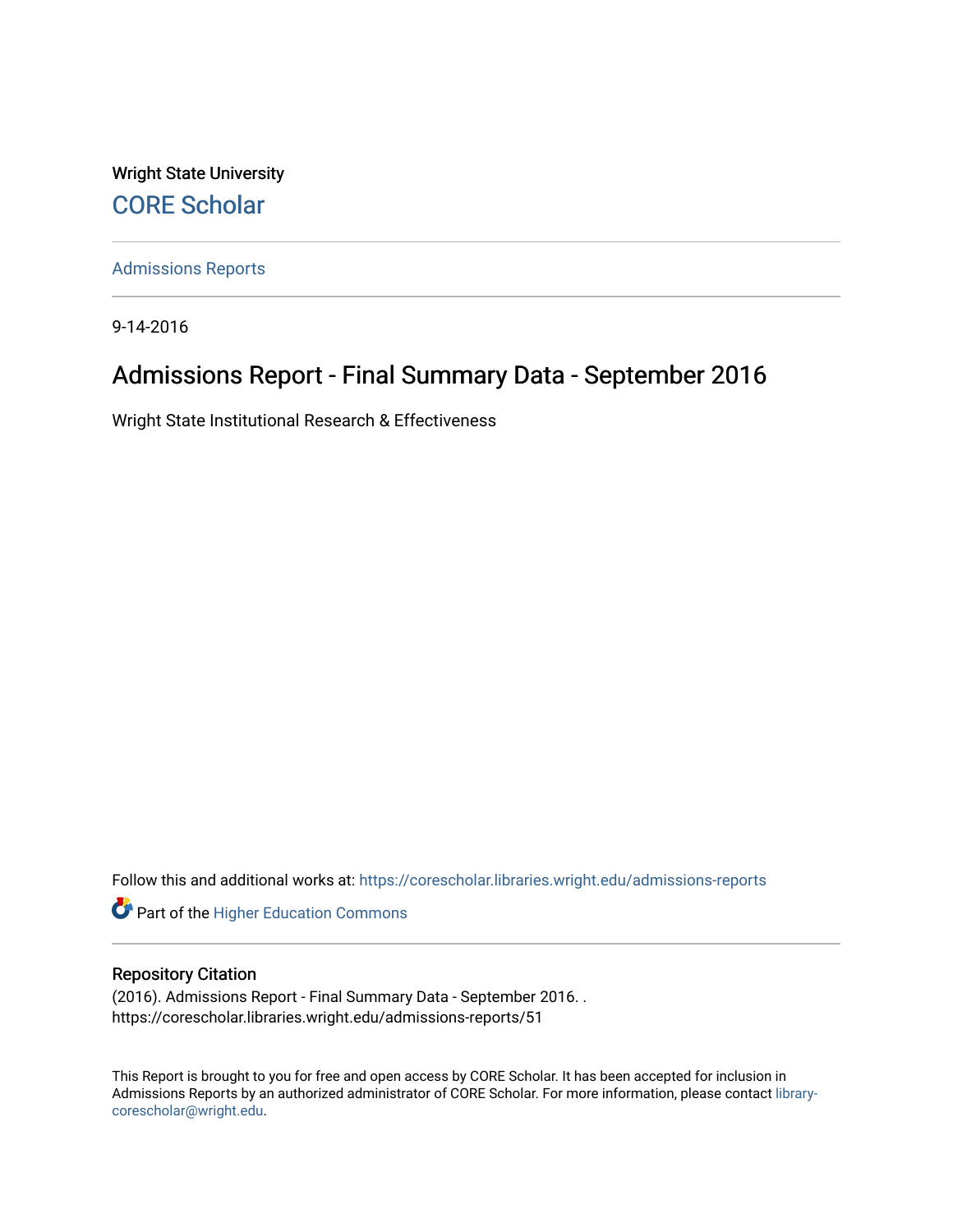### **Wright State University FALL SEMESTER MATRICULATION\*\* Summary Report as of OBR/ODHE 14th Day**

|                                                       |             |               | Fall Semester 2014 |        |             |               | <b>Fall Semester 2015</b> |        |             |               | Fall Semester 2016 |        |
|-------------------------------------------------------|-------------|---------------|--------------------|--------|-------------|---------------|---------------------------|--------|-------------|---------------|--------------------|--------|
|                                                       |             |               | OBR 14th Day       |        |             |               | ODHE 14th Day             |        |             |               | ODHE 14th Day      |        |
|                                                       | <b>APPS</b> | <b>ADMITS</b> | <b>ENROLLMENT</b>  |        | <b>APPS</b> | <b>ADMITS</b> | <b>ENROLLMENT</b>         |        | <b>APPS</b> | <b>ADMITS</b> | <b>ENROLLMENT</b>  |        |
|                                                       |             | OBR 14th Day  | # Enrolled         | Yield* |             | ODHE 14th Day | # Enrolled                | Yield* |             | ODHE 14th Day | # Enrolled         | Yield* |
| New Undergraduate, Dayton Campus                      | 10,266      | 7,618         | 3,894              | 51.1%  | 11,403      | 8,287         | 4,128                     | 49.8%  | 11,266      | 8,211         | 3,947              | 48.1%  |
| New Undergraduate, Lake Campus                        | 653         | 531           | 398                | 75.0%  | 882         | 717           | 515                       | 71.8%  | 936         | 733           | 545                | 74.4%  |
| New Graduate                                          | 4,168       | 2,114         | 1,158              | 54.8%  | 4,683       | 2,497         | 1,395                     | 55.9%  | 4,534       | 2,297         | 1,101              | 47.9%  |
| <b>Grand Total</b>                                    | 15,087      | 10,263        | 5,450              | 53.1%  | 16,968      | 11,501        | 6,038                     | 52.5%  | 16,736      | 11,241        | 5,593              | 49.8%  |
|                                                       |             |               |                    |        |             |               |                           |        |             |               |                    |        |
| <b>Dayton Campus</b><br>New First Time Direct from HS | 6,068       | 4,773         | 2,222              | 46.6%  | 6,474       | 5,063         | 2,260                     | 44.6%  | 6,860       | 5,368         | 2,168              | 40.4%  |
| Other 1st Time Out HS More 1Yr                        | 459         | 294           | 137                | 46.6%  | 502         | 273           | 139                       | 50.9%  | 442         | 248           | 119                | 48.0%  |
| Transfer                                              | 2,695       | 1,718         | 1,099              | 64.0%  | 2,576       | 1,539         | 998                       | 64.8%  | 2,231       | 1,390         | 924                | 66.5%  |
| Readmit                                               | 566         | 417           | 240                | 57.6%  | 599         | 445           | 298                       | 67.0%  | 482         | 348           | 215                | 61.8%  |
| <b>HS Post Secondary</b>                              | 219         | 191           | 119                | 62.3%  | 920         | 691           | 346                       | 50.1%  | 1,090       | 738           | 482                | 65.3%  |
| <b>LEAP Non Degree</b>                                | 259         | 225           | 77                 | 34.2%  | 332         | 276           | 87                        | 31.5%  | 137         | 109           | 32                 | 29.4%  |
| Transients                                            |             |               |                    |        |             |               |                           |        | 24          | 10            | $\overline{7}$     | 70.0%  |
| <b>Total Dayton Campus</b>                            | 10,266      | 7,618         | 3,894              | 51.1%  | 11,403      | 8,287         | 4,128                     | 49.8%  | 11,266      | 8,211         | 3,947              | 48.1%  |
|                                                       |             |               |                    |        |             |               |                           |        |             |               |                    |        |
| <b>Lake Campus</b>                                    |             |               |                    |        |             |               |                           |        |             |               |                    |        |
| New First Time Direct from HS                         | 314         | 274           | 207                | 75.5%  | 400         | 345           | 238                       | 69.0%  | 417         | 354           | 243                | 68.6%  |
| Other 1st Time Out HS More 1Yr                        | 49          | 34            | 29                 | 85.3%  | 48          | 36            | 26                        | 72.2%  | 76          | 61            | 43                 | 70.5%  |
| Transfer                                              | 129         | 77            | 58                 | 75.3%  | 138         | 85            | 60                        | 70.6%  | 148         | 94            | 66                 | 70.2%  |
| Readmit                                               | 50          | 42            | 26                 | 61.9%  | 56          | 48            | 31                        | 64.6%  | 43          | 38            | 22                 | 57.9%  |
| <b>HS Post Secondary</b>                              | 111         | 104           | 78                 | 75.0%  | 240         | 203           | 160                       | 78.8%  | 249         | 185           | 171                | 92.4%  |
| Transients                                            |             |               |                    |        |             |               |                           |        | 3           |               |                    |        |
| <b>Total Lake Campus</b>                              | 653         | 531           | 398                | 75.0%  | 882         | 717           | 515                       | 71.8%  | 936         | 733           | 545                | 74.4%  |
| <b>Graduate/Professional</b>                          |             |               |                    |        |             |               |                           |        |             |               |                    |        |
| International                                         | 2,574       | 1,038         | 341                | 32.9%  | 2,887       | 1,289         | 464                       | 36.0%  | 2,722       | 1,161         | 240                | 20.7%  |
| Domestic                                              | 1,594       | 1,076         | 817                | 75.9%  | 1,796       | 1,208         | 931                       | 77.1%  | 1,812       | 1,136         | 861                | 75.8%  |
| <b>Total Graduate</b>                                 | 4,168       | 2,114         | 1,158              | 54.8%  | 4,683       | 2,497         | 1,395                     | 55.9%  | 4,534       | 2,297         | 1,101              | 47.9%  |

*\*Yield = OBR 14th Day Enrollment / OBR 14th Day Admits*

*\*\*Matriculation is found by taking an application and following it through enrollment; enrollment numbers will be different than reported on any other reports*

*Boonshoft School of Medicine Medical students are not included*

*Ohio Board of Regents (OBR) changed their name to Ohio Department of Higher Education (ODHE) in Fall 2015*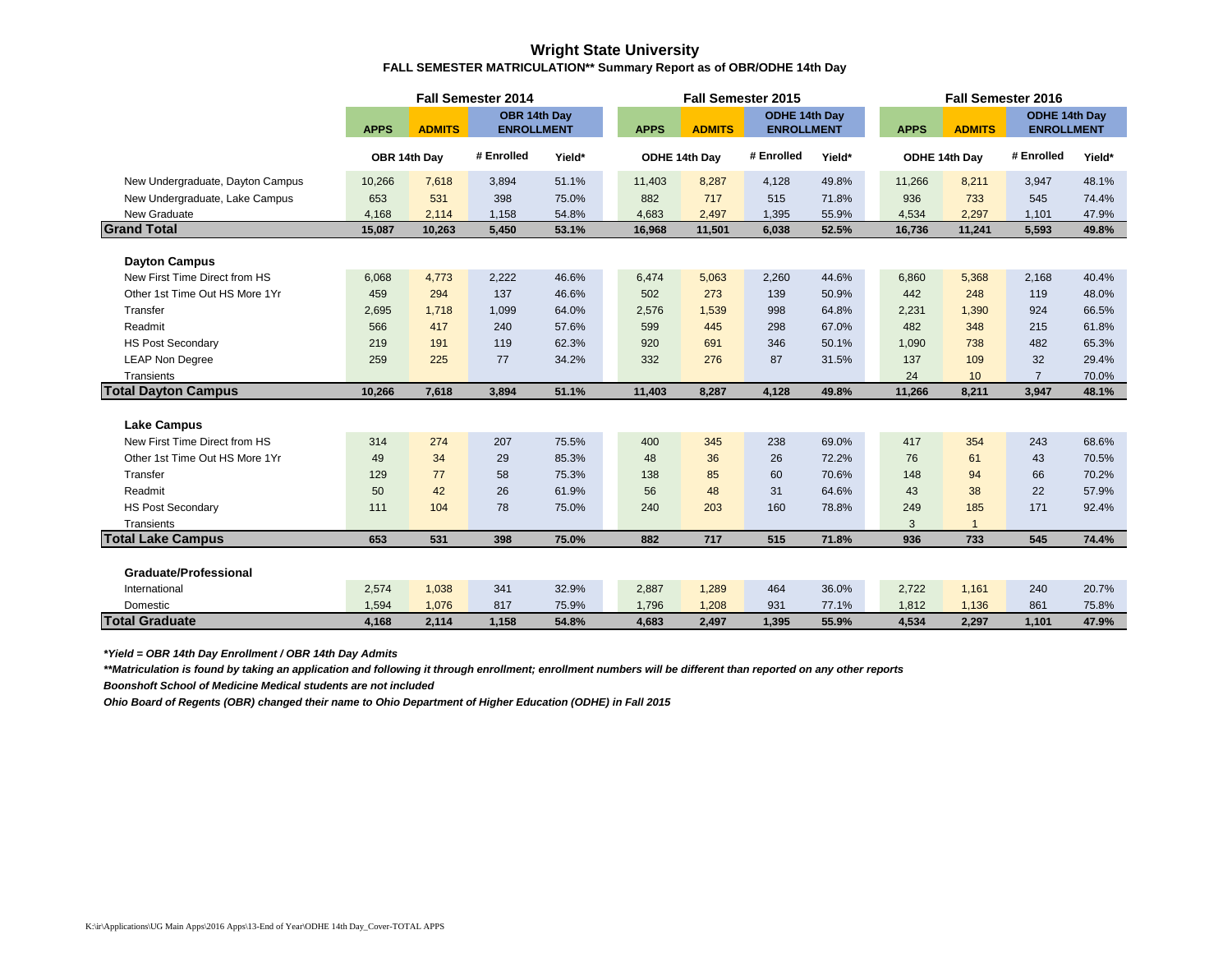### **Wright State University FALL SEMESTER Application Summary Report as of OBR/ODHE 14th Day**

|                                         | <b>Fall Semester</b><br>2014 | <b>Fall Semester</b><br>2015 | <b>Fall Semester</b><br>2016 |        | <b>Difference</b><br>2015-2016 |
|-----------------------------------------|------------------------------|------------------------------|------------------------------|--------|--------------------------------|
|                                         | OBR 14th Day                 | ODHE 14th Day                | ODHE 14th Day                | #      | $\frac{9}{6}$                  |
| Applications                            |                              |                              |                              |        |                                |
| Undergraduate, Dayton Campus            | 10,266                       | 11,403                       | 11,266                       | $-137$ | $-1.2%$                        |
| Undergraduate, Lake Campus              | 653                          | 882                          | 936                          | 54     | 6.1%                           |
| Graduate                                | 4,168                        | 4,683                        | 4,534                        | $-149$ | $-3.2%$                        |
| <b>Total Applications</b>               | 15,087                       | 16,968                       | 16,736                       | $-232$ | $-1.4%$                        |
|                                         |                              |                              |                              |        |                                |
| <b>Dayton Campus</b>                    |                              |                              |                              |        |                                |
| New First Time Direct from HS           | 6,068                        | 6,474                        | 6,860                        | 386    | 6.0%                           |
| Other 1st Time Out HS More 1Yr          | 459                          | 502                          | 442                          | -60    | $-12.0%$                       |
| Transfer                                | 2,695                        | 2,576                        | 2,231                        | $-345$ | $-13.4%$                       |
| Readmit                                 | 566                          | 599                          | 482                          | $-117$ | $-19.5%$                       |
| <b>HS Post Secondary</b>                | 219                          | 920                          | 1,090                        | 170    | 18.5%                          |
| <b>LEAP Non Degree</b>                  | 259                          | 332                          | 137                          | $-195$ | $-58.7%$                       |
| Transients                              |                              |                              | 24                           | 24     |                                |
| <b>Total Dayton Campus Applications</b> | 10,266                       | 11,403                       | 11,266                       | $-137$ | $-1.2%$                        |
| <b>Lake Campus</b>                      |                              |                              |                              |        |                                |
| New First Time Direct from HS           | 314                          | 400                          | 417                          | 17     | 4.3%                           |
| Other 1st Time Out HS More 1Yr          | 49                           | 48                           | 76                           | 28     | 58.3%                          |
| Transfer                                | 129                          | 138                          | 148                          | 10     | 7.2%                           |
| Readmit                                 | 50                           | 56                           | 43                           | $-13$  | $-23.2%$                       |
| <b>HS Post Secondary</b>                | 111                          | 240                          | 249                          | 9      | 3.8%                           |
| Transients                              |                              |                              | 3                            | 3      |                                |
| <b>Total Lake Campus Applications</b>   | 653                          | 882                          | 936                          | 54     | 6.1%                           |
|                                         |                              |                              |                              |        |                                |
| <b>Graduate/Professional</b>            |                              |                              |                              |        |                                |
| International                           | 2,574                        | 2,887                        | 2,722                        | $-165$ | $-5.7%$                        |
| Domestic                                | 1,594                        | 1,796                        | 1,812                        | 16     | 0.9%                           |
| <b>Total Graduate Applications</b>      | 4,168                        | 4,683                        | 4,534                        | $-149$ | $-3.2%$                        |

*Boonshoft School of Medicine Medical students are not included*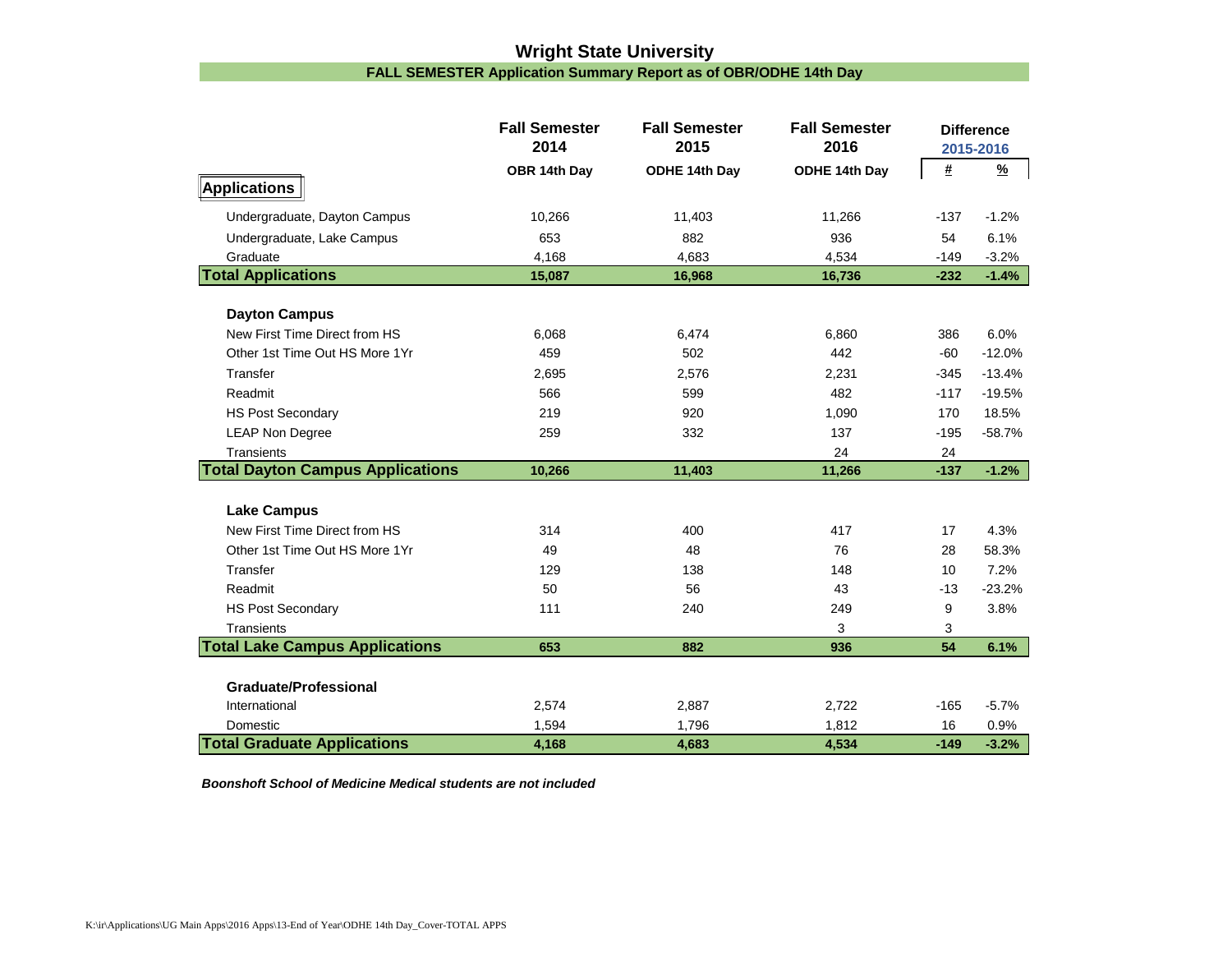# **Wright State University**

**FALL SEMESTER Admitted Summary Report as of OBR/ODHE 14th Day**

|                                   | <b>Fall Semester</b><br>2014 | <b>Fall Semester</b><br>2015 | <b>Fall Semester</b><br>2016 |              | <b>Difference</b><br>2015-2016 |
|-----------------------------------|------------------------------|------------------------------|------------------------------|--------------|--------------------------------|
|                                   | OBR 14th Day                 | ODHE 14th Day                | ODHE 14th Day                | #            | $\frac{9}{6}$                  |
| Admits                            |                              |                              |                              |              |                                |
| Undergraduate, Dayton Campus      | 7,618                        | 8,287                        | 8,211                        | $-76$        | $-0.9%$                        |
| Undergraduate, Lake Campus        | 531                          | 717                          | 733                          | 16           | 2.2%                           |
| Graduate                          | 2,114                        | 2,497                        | 2,297                        | $-200$       | $-8.0%$                        |
| <b>Total Admits</b>               | 10,263                       | 11,501                       | 11,241                       | $-260$       | $-2.3%$                        |
| <b>Dayton Campus</b>              |                              |                              |                              |              |                                |
| New First Time Direct from HS     | 4,773                        | 5,063                        | 5,368                        | 305          | 6.0%                           |
| Other 1st Time Out HS More 1Yr    | 294                          | 273                          | 248                          | $-25$        | $-9.2%$                        |
| Transfer                          | 1,718                        | 1,539                        | 1,390                        | $-149$       | $-9.7%$                        |
| Readmit                           | 417                          | 445                          | 348                          | $-97$        | $-21.8%$                       |
| <b>HS Post Secondary</b>          | 191                          | 691                          | 738                          | 47           | 6.8%                           |
| <b>LEAP Non Degree</b>            | 225                          | 276                          | 109                          | $-167$       | $-60.5%$                       |
| Transients                        |                              |                              | 10                           | 10           |                                |
| <b>Total Dayton Campus Admits</b> | 7,618                        | 8,287                        | 8,211                        | $-76$        | $-0.9%$                        |
| <b>Lake Campus</b>                |                              |                              |                              |              |                                |
| New First Time Direct from HS     | 274                          | 345                          | 354                          | 9            | 2.6%                           |
| Other 1st Time Out HS More 1Yr    | 34                           | 36                           | 61                           | 25           | 69.4%                          |
| Transfer                          | 77                           | 85                           | 94                           | 9            | 10.6%                          |
| Readmit                           | 42                           | 48                           | 38                           | $-10$        | $-20.8%$                       |
| <b>HS Post Secondary</b>          | 104                          | 203                          | 185                          | $-18$        | $-8.9%$                        |
| Transients                        |                              |                              | 1                            | $\mathbf{1}$ |                                |
| <b>Total Lake Campus Admits</b>   | 531                          | 717                          | 733                          | 16           | 2.2%                           |
| <b>Graduate/Professional</b>      |                              |                              |                              |              |                                |
| International                     | 1,038                        | 1,289                        | 1,161                        | $-128$       | $-9.9%$                        |
| Domestic                          | 1,076                        | 1,208                        | 1,136                        | $-72$        | $-6.0%$                        |
| <b>Total Graduate Admits</b>      | 2,114                        | 2,497                        | 2,297                        | $-200$       | $-8.0%$                        |

*Boonshoft School of Medicine Medical students are not included*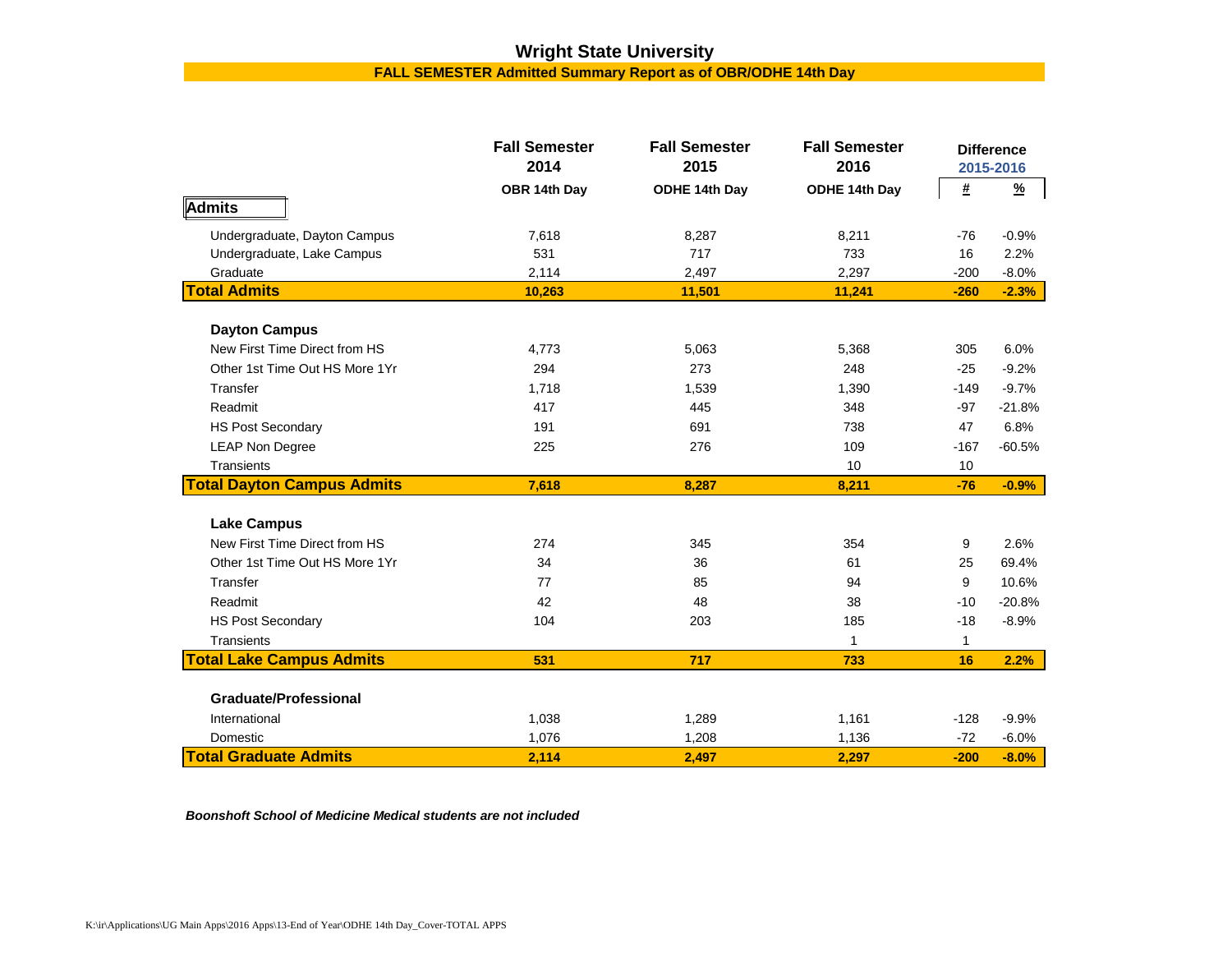### *FALL SEMESTER New Enrollment Summary Report as of ODHE 14th Day* **Wright State University**

|                                         | <b>Fall Semester 2014</b> |       | <b>Fall Semester 2015</b> |       | <b>Fall Semester 2016</b> |       |
|-----------------------------------------|---------------------------|-------|---------------------------|-------|---------------------------|-------|
|                                         | <b>OBR 14th Day</b>       |       | ODHE 14th Day*            |       | ODHE 14th Day*            |       |
| Enrolled                                | No. Reg                   | Yield | No. Reg                   | Yield | No. Reg                   | Yield |
| New Undergraduate, Dayton Campus        | 3,894                     | 51.1% | 4.128                     | 49.8% | 3,947                     | 48.1% |
| New Undergraduate, Lake Campus          | 398                       | 75.0% | 515                       | 71.8% | 545                       | 74.4% |
| New Graduate                            | 1,158                     | 54.8% | 1,395                     | 55.9% | 1,101                     | 47.9% |
| <b>Total New Enrolled</b>               | 5,450                     | 53.1% | 6,038                     | 52.5% | 5,593                     | 49.8% |
| <b>Dayton Campus</b>                    |                           |       |                           |       |                           |       |
| New First Time Direct from HS           | 2,222                     | 46.6% | 2,260                     | 44.6% | 2,168                     | 40.4% |
| Other 1st Time Out HS More 1Yr          | 137                       | 46.6% | 139                       | 50.9% | 119                       | 48.0% |
| Transfer                                | 1,099                     | 64.0% | 998                       | 64.8% | 924                       | 66.5% |
| Readmit                                 | 240                       | 57.6% | 298                       | 67.0% | 215                       | 61.8% |
| <b>HS Post Secondary</b>                | 119                       | 62.3% | 346                       | 50.1% | 482                       | 65.3% |
| <b>LEAP Non Degree</b>                  | 77                        | 34.2% | 87                        | 31.5% | 32                        | 29.4% |
| Transients                              |                           |       |                           |       | $\overline{7}$            | 70.0% |
| <b>Total New Dayton Campus Enrolled</b> | 3,894                     | 51.1% | 4,128                     | 49.8% | 3,947                     | 48.1% |
| <b>Lake Campus</b>                      |                           |       |                           |       |                           |       |
| New First Time Direct from HS           | 207                       | 75.5% | 238                       | 69.0% | 243                       | 68.6% |
| Other 1st Time Out HS More 1Yr          | 29                        | 85.3% | 26                        | 72.2% | 43                        | 70.5% |
| Transfer                                | 58                        | 75.3% | 60                        | 70.6% | 66                        | 70.2% |
| Readmit                                 | 26                        | 61.9% | 31                        | 64.6% | 22                        | 57.9% |
| <b>HS Post Secondary</b>                | 78                        | 75.0% | 160                       | 78.8% | 171                       | 92.4% |
| Transients                              |                           |       |                           |       |                           |       |
| <b>Total New Lake Campus Enrolled</b>   | 398                       | 75.0% | 515                       | 71.8% | 545                       | 74.4% |
|                                         |                           |       |                           |       |                           |       |
| <b>Graduate/Professional</b>            |                           |       |                           |       |                           |       |
| New International                       | 341                       | 32.9% | 464                       | 36.0% | 240                       | 20.7% |
| <b>New Domestic</b>                     | 817                       | 75.9% | 931                       | 77.1% | 861                       | 75.8% |
| <b>Total New Graduates Enrolled</b>     | 1,158                     | 54.8% | 1,395                     | 55.9% | 1,101                     | 47.9% |

*\*Matriculation is found by taking an application and following it through enrollment; enrollment numbers will differ from data on any other re Boonshoft School of Medicine Medical students are not included*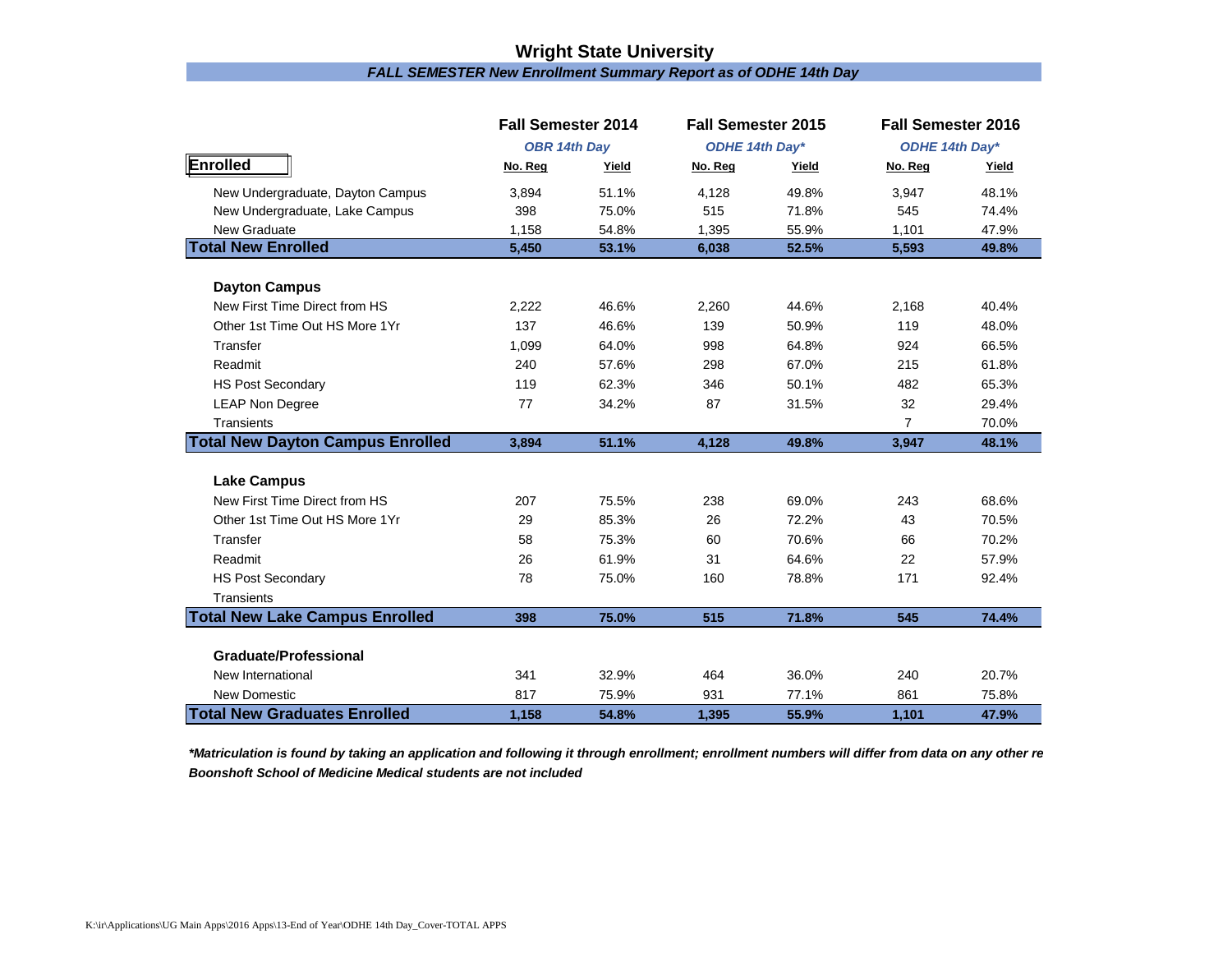## **Wright State University - Dayton Campus** Fall 2016 Applications as of ODHE 14th Day

1% decrease (137) in ALL **NEW UNDERGRADUATE** APPLICATIONS 6% increase (386) in **NEW DIRECT FROM HIGH SCHOOL** STUDENTS APPLICATIONS

#### 4% decrease (94) in ALL **AFRICAN AMERICAN NEW UNDERGRADUAT**E APPLICATIONS 8% increase (114) in **AFRICAN AMERICAN NEW DIRECT FROM HIGH SCHOOL** STUDENTS APPLICATIONS

39% decrease (303) in ALL NEW UNDERGRADUATE **INTERNATIONAL** APPLICATIONS 13% decrease (345) in **TRANSFER** STUDENTS APPLICATIONS

#### **Applications by Intended College**

|                                  | <b>New Direct From High School Students</b><br># Rea<br>Total<br>$%$ of<br>Completed Incomplete<br>Percent |             |             |             |         |       |                     |       |       |                             |             |             | All New Undergraduate Students |       |                     |       |
|----------------------------------|------------------------------------------------------------------------------------------------------------|-------------|-------------|-------------|---------|-------|---------------------|-------|-------|-----------------------------|-------------|-------------|--------------------------------|-------|---------------------|-------|
|                                  |                                                                                                            |             |             |             |         |       |                     |       |       | <b>Completed Incomplete</b> | Total       | $%$ of      | Percent                        |       | # Rea               |       |
|                                  | <b>Apps</b>                                                                                                | <b>Apps</b> | <b>Apps</b> | <b>Apps</b> | Change  |       | # Admits 14th day** | Yield | Apps  | <u>Apps</u>                 | <b>Apps</b> | <b>Apps</b> | Change                         |       | # Admits 14th day** | Yield |
| Raj Soin College of Business     | 676                                                                                                        | 164         | 840         | 12%         | 12%     | 640   | 270                 | 42%   | 1.007 | 293                         | 1.300       | 12%         | $-1%$                          | 934   | 453                 | 49%   |
| College of Education & H.S.      | 498                                                                                                        | 128         | 626         | 9%          | $-4%$   | 477   | 204                 | 43%   | 789   | 251                         | 1.040       | 9%          | $-5%$                          | 748   | 394                 | 53%   |
| College of Nursing & Health      | 695                                                                                                        | 186         | 881         | 13%         | $-0.1%$ | 658   | 251                 | 38%   | 925   | 333                         | 1.258       | 11%         | $-9%$                          | 870   | 364                 | 42%   |
| College of Engineering & C.S.    | 1.019                                                                                                      | 129         | .148        | 17%         | 9%      | 1.002 | 481                 | 48%   | 1.398 | 260                         | 1.658       | 15%         | $-0.3%$                        | .326  | 674                 | 51%   |
| College of Liberal Arts          | 1.152                                                                                                      | 318         | 1.470       | 21%         | 11%     | 1.083 | 330                 | 30%   | 1.626 | 504                         | 2.130       | 19%         | 3%                             | 515ء  | 609                 | 40%   |
| College of Science & Mathematics | 869                                                                                                        | 193         | 1.062       | 15%         | 6%      | 839   | 349                 | 42%   | 1.216 | 336                         | 1.552       | 14%         | $-2%$                          | 1.158 | 562                 | 49%   |
| Undecided                        | 697                                                                                                        | 136         | 833         | 12%         | 5%      | 669   | 283                 | 42%   | 1.663 | 489                         | 2.152       | 19%         | 10%                            | 1.532 | 851                 | 56%   |
| Non-Degree                       |                                                                                                            |             |             |             |         |       |                     |       | 144   | 32                          | 176         | 2%          | $-47%$                         | 128   | 40                  | 31%   |
| Total                            | 5.606                                                                                                      | 1.254       | 6.860       | 100%        | 6%      | 5.368 | 2.168               | 40%   | 8.768 | 2.498                       | 11.266      | 100%        | $-1%$                          | 8.211 | 3.947               | 48%   |

#### **Applications by Ethnicity**

|                                  | <b>New Direct From High School Students</b> |             |             |             |         |       |                     |       |             |                      |             |             | All New Undergraduate Students |                     |       |       |
|----------------------------------|---------------------------------------------|-------------|-------------|-------------|---------|-------|---------------------|-------|-------------|----------------------|-------------|-------------|--------------------------------|---------------------|-------|-------|
|                                  | Completed                                   | Incomplete  | Total       | % of        | Percent |       | # Rea               |       |             | Completed Incomplete | Total       | % of        | Percent                        |                     | # Rea |       |
|                                  | <b>Apps</b>                                 | <b>Apps</b> | <b>Apps</b> | <b>Apps</b> | Change  |       | # Admits 14th day** | Yield | <b>Apps</b> | <b>Apps</b>          | <b>Apps</b> | <b>Apps</b> | Change                         | # Admits 14th day** |       | Yield |
| Asian                            | 123                                         | 16          | 139         | 2%          | -6%     | 122   | 53                  | 43%   | 223         | 37                   | 260         | 2%          | 2%                             | 208                 | 117   | 56%   |
| African American                 | 1.070                                       | 515         | 1.585       | 23%         | 8%      | 956   | 333                 | 35%   | .383        | 715                  | 2.098       | 19%         | $-4%$                          | .218                | 485   | 40%   |
| Native Hawaiian/Pacific Islander |                                             |             |             | 0.1%        | 40%     | 4     |                     | 50%   | 6           |                      | 13          | 0.1%        | 44%                            | ĥ                   |       | 33%   |
| Hispanic                         | 224                                         | 69          | 293         | 4%          | 14%     | 219   | 83                  | 38%   | 330         | 120                  | 450         | 4%          | 8%                             | 311                 | 147   | 47%   |
| American Indian/Alaskan Native   | 11                                          |             | 14          | 0.2%        | 40%     | 10    | 3                   | 30%   | 16          |                      | 21          | 0.2%        | 17%                            | 15                  | ĥ     | 40%   |
| Two or more races                | 294                                         | 90          | 384         | 6%          | 0.3%    | 274   | 115                 | 42%   | 408         | 143                  | 551         | 5%          | $-2%$                          | 377                 | 176   | 47%   |
| <b>Total Minorities</b>          | 1.726                                       | 696         | 2.422       | 35%         | 6%      | 1.585 | 589                 | 37%   | 2.366       | 1.027                | 3.393       | 30%         | $-2%$                          | 2.135               | 933   | 44%   |
| Foreign, Non-Resident Alien      | 58                                          | 17          | 75          | 1%          | 12%     | 52    | 6                   | 12%   | 357         | 125                  | 482         | 4%          | $-38%$                         | 285                 | 76    | 27%   |
| Caucasian                        | 3.760                                       | 496         | 4.256       | 62%         | 4%      | 3.685 | 1.564               | 42%   | 5,881       | 1.160                | 7.041       | 62%         | $-0.4%$                        | 5.665               | 2.903 | 51%   |
| Unknown                          | 62                                          | 45          | 107         | 2%          | 224%    | 46    | 9                   | 20%   | 164         | 186                  | 350         | 3%          | 254%                           | 126                 | 35    | 28%   |
| Total                            | 5.606                                       | 1.254       | 6.860       | 100%        | 6%      | 5.368 | 2.168               | 40%   | 8.768       | 2.498                | 11.266      | 100%        | $-1%$                          | 8.211               | 3.947 | 48%   |

### **Applications by Region\***

|                               |             |                      |       |             | <b>New Direct From High School Students</b> |       |                     |       |       |                             |             |             | All New Undergraduate Students |       |                            |       |
|-------------------------------|-------------|----------------------|-------|-------------|---------------------------------------------|-------|---------------------|-------|-------|-----------------------------|-------------|-------------|--------------------------------|-------|----------------------------|-------|
|                               |             | Completed Incomplete | Total | $%$ o       | Percent                                     |       | # Rea               |       |       | <b>Completed Incomplete</b> | Total       | $%$ of      | Percent                        |       | # Rea                      |       |
|                               | <b>Apps</b> | <b>Apps</b>          | Apps  | <b>Apps</b> | Change                                      |       | # Admits 14th day** | Yield | Apps  | Apps                        | <b>Apps</b> | <b>Apps</b> |                                |       | Change # Admits 14th day** | Yield |
| <b>Raider Country</b>         | 2,959       | 438                  | 3.397 | 50%         | $-4%$                                       | 2,883 | .393                | 48%   | 3,865 | 767                         | 4.632       | 41%         | $-24%$                         | 3.736 | .96'                       | 52%   |
| Cincinnati/Columbus/Cleveland | .040        | 400                  | .440  | 21%         | 18%                                         | 954   | 296                 | 31%   | .123  | 448                         | .571        | 14%         | 7%                             | .025  | 331                        | 32%   |
| Other Ohio Counties           | 858         | 176                  | 1.034 | 15%         | $-0.4%$                                     | 836   | 291                 | 35%   | 972   | 221                         | .193        | 11%         | $-7%$                          | 942   | 348                        | 37%   |
| Out of State/Country/Unknown  | 749         | 240                  | 989   | 14%         | 47%                                         | 695   | 188                 | 27%   | 2,808 | 1.062                       | 3,870       | 34%         | 53%                            | 2.508 | .307                       | 52%   |
| Total                         | 5.606       | 1.254                | 6.860 | 100%        | 6%                                          | 5.368 | 2.168               | 40%   | 8.768 | 2.498                       | 11.266      | 100%        | $-1%$                          | 8.21  | 3.947                      | 48%   |

#### **Applications by Intended College-Transfer & International**

|                                  |       |                      |             |      | <b>Transfer Applications</b> |       |                     |       |             |                      |                |             | <b>International UG Applications</b> |                     |       |       |
|----------------------------------|-------|----------------------|-------------|------|------------------------------|-------|---------------------|-------|-------------|----------------------|----------------|-------------|--------------------------------------|---------------------|-------|-------|
|                                  |       | Completed Incomplete | Total       | % of | Percent                      |       | # Rea               |       |             | Completed Incomplete | <b>Total</b>   | $%$ of      | Percent                              |                     | # Rea |       |
|                                  | Apps  | <b>Apps</b>          | <b>Apps</b> | Apps | Change                       |       | # Admits 14th day** | Yield | <b>Apps</b> | <b>Apps</b>          | <b>Apps</b>    | <b>Apps</b> | Change                               | # Admits 14th day** |       | Yield |
| Raj Soin College of Business     | 220   | 95                   | 315         | 14%  | $-17%$                       | 200   | 134                 | 67%   | 57          | 24                   | 81             | 17%         | $-40%$                               | 41                  |       | 29%   |
| College of Education & H.S.      | 216   | 89                   | 305         | 14%  | $-2%$                        | 205   | 148                 | 72%   |             |                      |                | 1%          | 17%                                  |                     |       | 100%  |
| College of Nursing & Health      | 171   | 121                  | 292         | 13%  | $-24%$                       | 159   | 83                  | 52%   |             |                      | ี              | 1%          | $-54%$                               |                     |       | 33%   |
| College of Engineering & C.S.    | 271   | 79                   | 350         | 16%  | $-14%$                       | 230   | 141                 | 61%   | 113         | 45                   | 158            | 33%         | $-27%$                               | 83                  | 19    | 23%   |
| College of Liberal Arts          | 307   | 137                  | 444         | 20%  | $-17%$                       | 280   | 197                 | 70%   | 13          | 10                   | 23             | 5%          | $-38%$                               | 11                  |       | 18%   |
| College of Science & Mathematics | 246   | 112                  | 358         | 16%  | $-11%$                       | 230   | 158                 | 69%   | 24          | 12                   | 36             | 8%          | $-16%$                               | 20                  |       | 20%   |
| Undecided                        | 91    | 70                   | 161         | 7%   | 4%                           | 80    | 60                  | 75%   | 0           |                      | $\overline{ }$ | 0.4%        | 100%                                 |                     |       |       |
| Non-Degree                       |       |                      |             | 0.3% |                              |       |                     | 50%   | 140         | 24                   | 164            | 34%         | $-50%$                               | 124                 | 35    | 28%   |
| Total                            | 1.528 | 703                  | 2.231       | 100% | $-13%$                       | 1.390 | 924                 | 66%   | 353         | 124                  | 477            | 100%        | $-39%$                               | 283                 |       | 26%   |

\* **Raider Country**: Allen, Auglaize, Butler, Champaign, Clark, Clinton, Darke, Greene, Logan, Mercer, Miami, Montgomery, Preble, Shelby, Van Wert, Warren

 **Cincinnati/Columbus/Cleveland**: Hamilton, Franklin, Cuyahoga Counties

 **Out of State/Country/Unknown:** Non-Degree students (CC+) do not have a county admit listed

\*\* Matriculation if found by following an application through registration; enrollment numbers may differ from other enrollment reports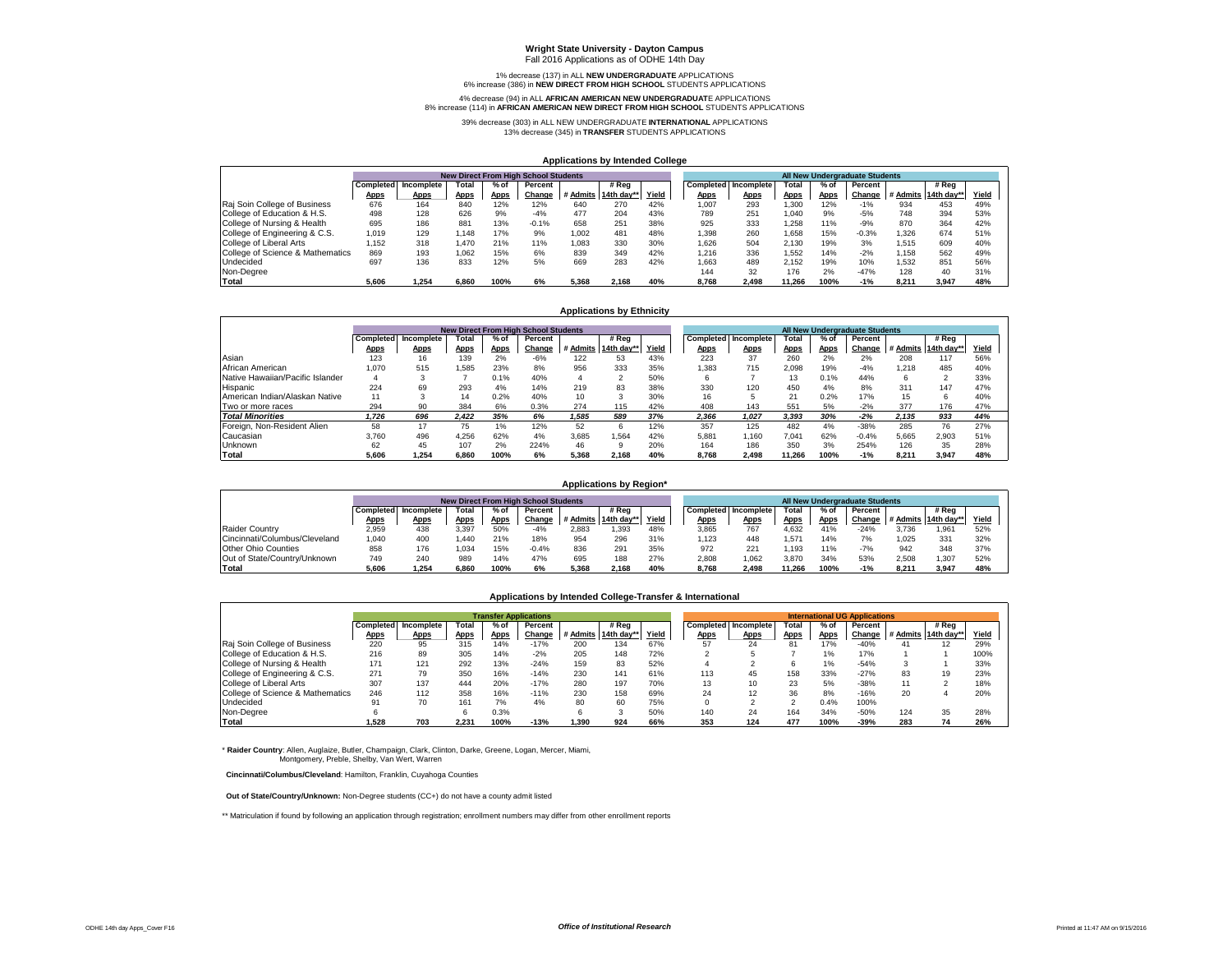### *Wright State University* **New Undergraduate Applications - Lake Campus\*\***

Fall 2016 Applications as of ODHE 14th Day

6% increase (54) in ALL NEW UNDERGRADUATE APPLICATIONS

### **Applications by Intended College**

|                                  | Completed<br><b>Apps</b> | Incomplete<br><b>Apps</b> | <b>Total Apps</b> | % of Apps | % Change | No. Admits | No. Reg<br>14th Day*** | Yield |
|----------------------------------|--------------------------|---------------------------|-------------------|-----------|----------|------------|------------------------|-------|
| Raj Soin College of Business     | 94                       | 17                        | 111               | 12%       | $-3%$    | 92         | 60                     | 65%   |
| College of Education & H.S.      | 64                       | 17                        | 81                | 9%        | $-9%$    | 64         | 46                     | 72%   |
| College of Nursing & Health      | 76                       | 14                        | 90                | 10%       | 32%      | 72         | 54                     | 75%   |
| College of Engineering & C.S.    | 80                       | 10                        | 90                | 10%       | 27%      | 79         | 53                     | 67%   |
| College of Liberal Arts          | 62                       | 29                        | 91                | 10%       | $-11%$   | 60         | 39                     | 65%   |
| College of Science & Mathematics | 35                       | 12                        | 47                | 5%        | 2%       | 34         | 18                     | 53%   |
| Lake Campus-Associates           | 66                       | 12                        | 78                | 8%        | 37%      | 64         | 48                     | 75%   |
| Undecided                        | 310                      | 38                        | 348               | 37%       | 4%       | 268        | 227                    | 85%   |
| Total                            | 787                      | 149                       | 936               | 100%      | 6%       | 733        | 545                    | 74%   |

### **Applications by Ethnicity**

|                                  | Completed<br><b>Apps</b> | Incomplete<br><b>Apps</b> | <b>Total Apps</b> | % of Apps | % Change | No. Admits | No. Reg<br>14th Day*** | Yield |
|----------------------------------|--------------------------|---------------------------|-------------------|-----------|----------|------------|------------------------|-------|
| Asian                            | 5                        |                           | 5                 | 0.5%      | 25%      | 4          |                        | 75%   |
| African American                 | 26                       | 14                        | 40                | 4%        | $-18%$   | 25         | 11                     | 44%   |
| Native Hawaiian/Pacific Islander |                          |                           |                   | 0.1%      | $0\%$    |            |                        | 100%  |
| Hispanic                         | 18                       | 11                        | 29                | 3%        | 7%       | 18         | 10                     | 56%   |
| American Indian/Alaskan Native   |                          |                           |                   |           | $-100%$  |            |                        |       |
| Two or more races                | 12                       | 5                         | 17                | 2%        | 13%      | 10         | 3                      | 30%   |
| <b>Total Minorities</b>          | 62                       | 30                        | 92                | 10%       | -6%      | 58         | 28                     | 48%   |
| Foreign, Non-Resident Alien      | C                        | 3                         | 5                 | 1%        |          |            |                        |       |
| Caucasian                        | 698                      | 97                        | 795               | 85%       | 3%       | 653        | 510                    | 78%   |
| <b>Unknown</b>                   | 25                       | 19                        | 44                | 5%        | 300%     | 21         |                        | 33%   |
| <b>Total</b>                     | 787                      | 149                       | 936               | 100%      | 6%       | 733        | 545                    | 74%   |

### **Applications by Region\***

|                               |                                 |                           | ----------------- | _______   |          |                   |                        |       |  |
|-------------------------------|---------------------------------|---------------------------|-------------------|-----------|----------|-------------------|------------------------|-------|--|
|                               |                                 |                           |                   |           |          |                   |                        |       |  |
|                               | <b>Completed</b><br><b>Apps</b> | Incomplete<br><u>Apps</u> | <b>Total Apps</b> | % of Apps | % Change | <b>No. Admits</b> | No. Reg<br>14th Day*** | Yield |  |
| <b>Raider Country</b>         | 343                             | 51                        | 394               | 42%       | $-28%$   | 336               | 238                    | 71%   |  |
| Cincinnati/Columbus/Cleveland |                                 |                           | 14                | $1\%$     | $-36%$   |                   |                        | 43%   |  |
| <b>Other Ohio Counties</b>    | 13                              |                           | 22                | 2%        | $-15%$   | 13                |                        | 38%   |  |
| Out of State/Unknown          | 424                             | 82                        | 506               | 54%       | 78%      | 377               | 299                    | 79%   |  |
| Total                         | 787                             | 149                       | 936               | 100%      | 6%       | 733               | 545                    | 74%   |  |

\* Raider Country: Allen, Auglaize, Butler, Champaign, Clark, Clinton, Darke, Greene, Logan, Mercer, Miami, Montgomery, Preble, Shelby, Van Wert, Warren

Cincinnati/Columbus/Cleveland: Hamilton, Franklin, Cuyahoga Counties

Out of State/Unknown: Non-Degree students (CC+) do not have a county admit listed

\*\* Data includes direct from high school students, students out of high school more than a year, readmits, transfers, and new students applying for the CC+ program

\*\*\* Matriculation is found by following an application through enrollment; enrollment numbers may differ from other enrollment reports